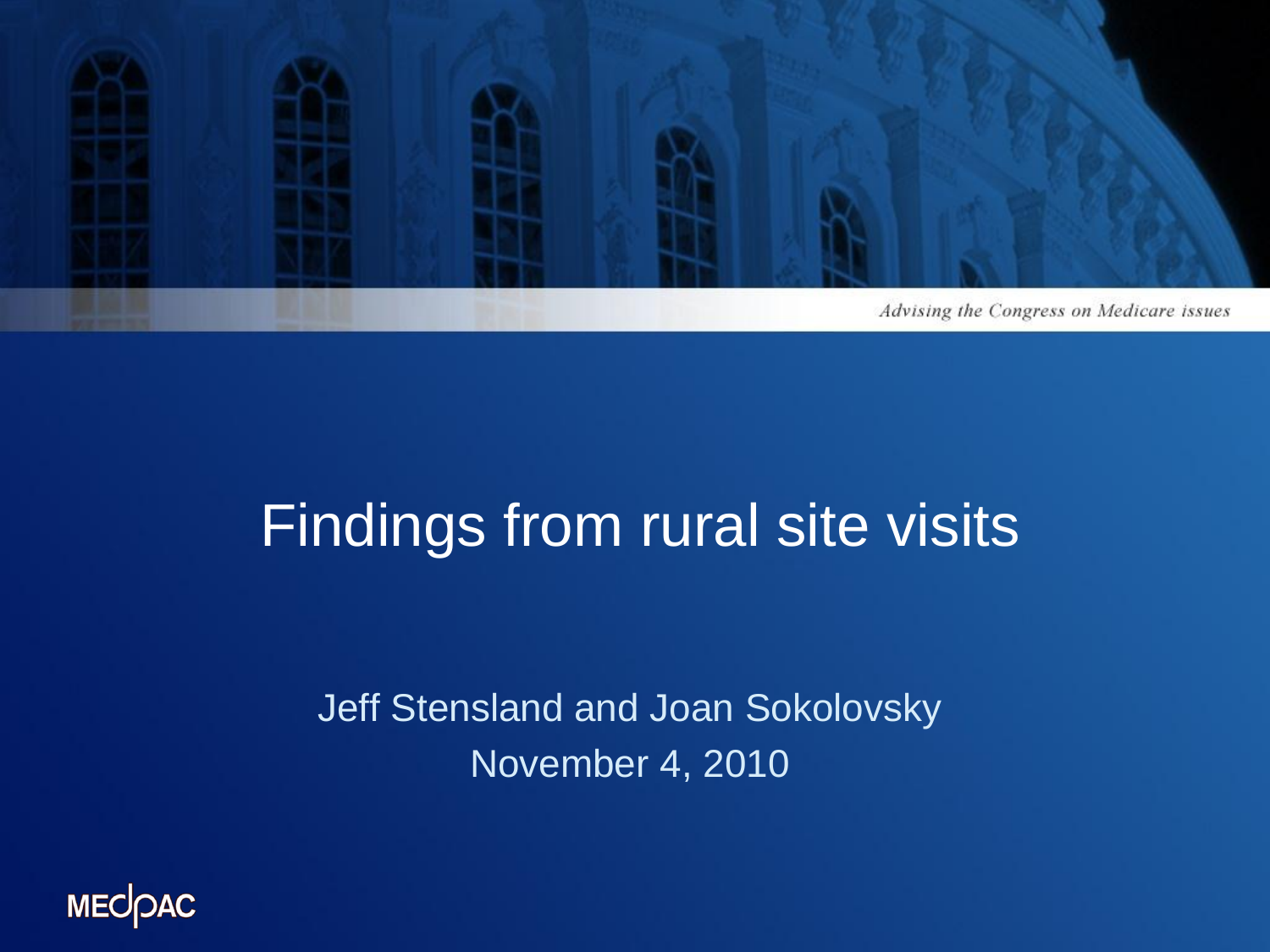#### Rural report mandated by PPACA

#### **Requires MedPAC to address:**

- **Access to care by rural Medicare beneficiaries**
- Quality of care in rural areas
- Adjustments to payment to providers of services in rural areas
- **Adequacy of payments in rural areas**
- **Due June 15, 2012**

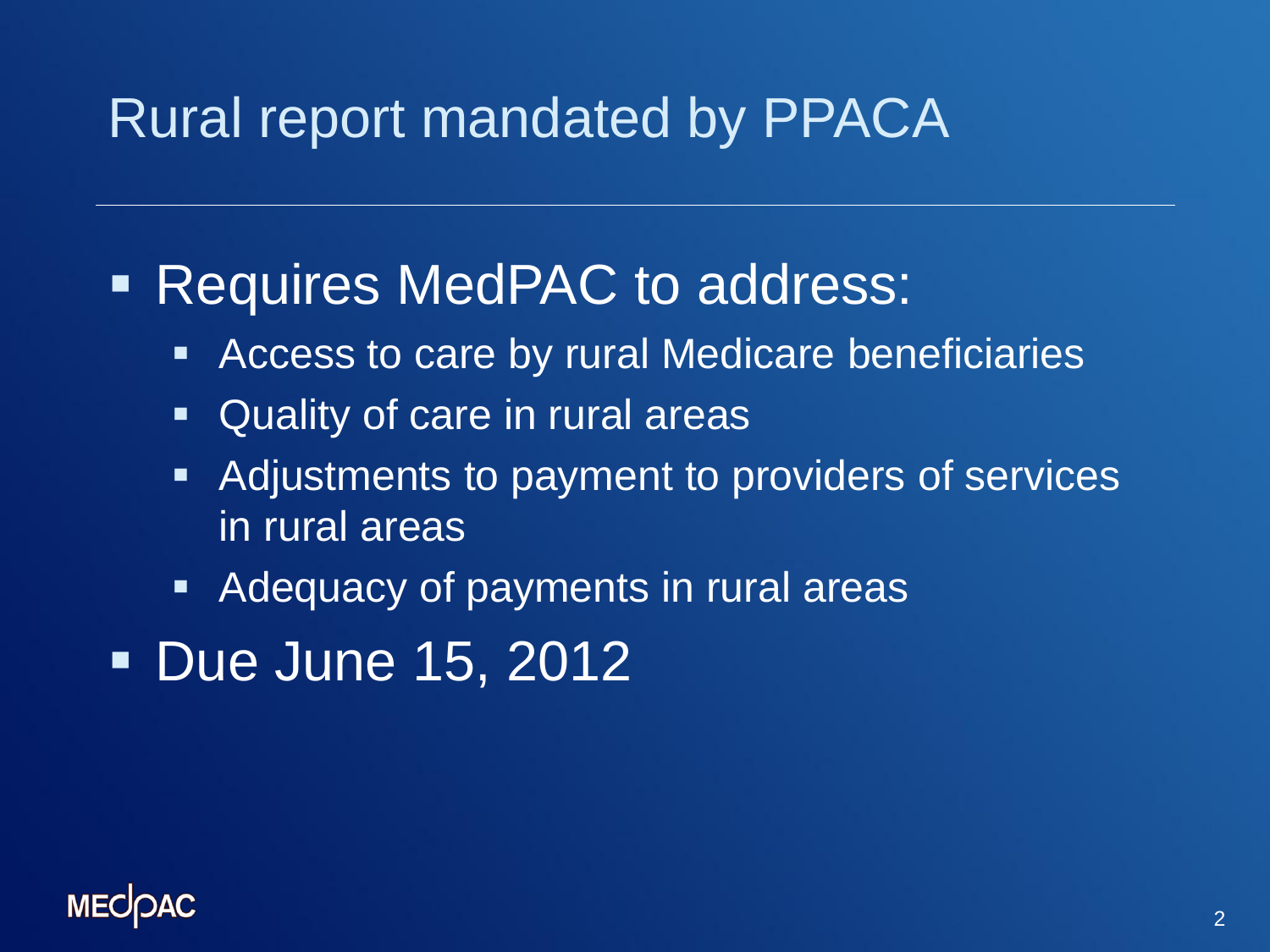#### Analysis Plan

- **Learn beneficiary and provider perspectives on:** 
	- **-** Access
	- **-** Quality
- **Conduct data analysis on services obtained by rural** and urban beneficiaries
- Conduct data analysis of quality of care in rural areas
- **Examine rural special payment provisions using cost** report and claims data
- **Examine adequacy of payments given the special** rural payment provisions

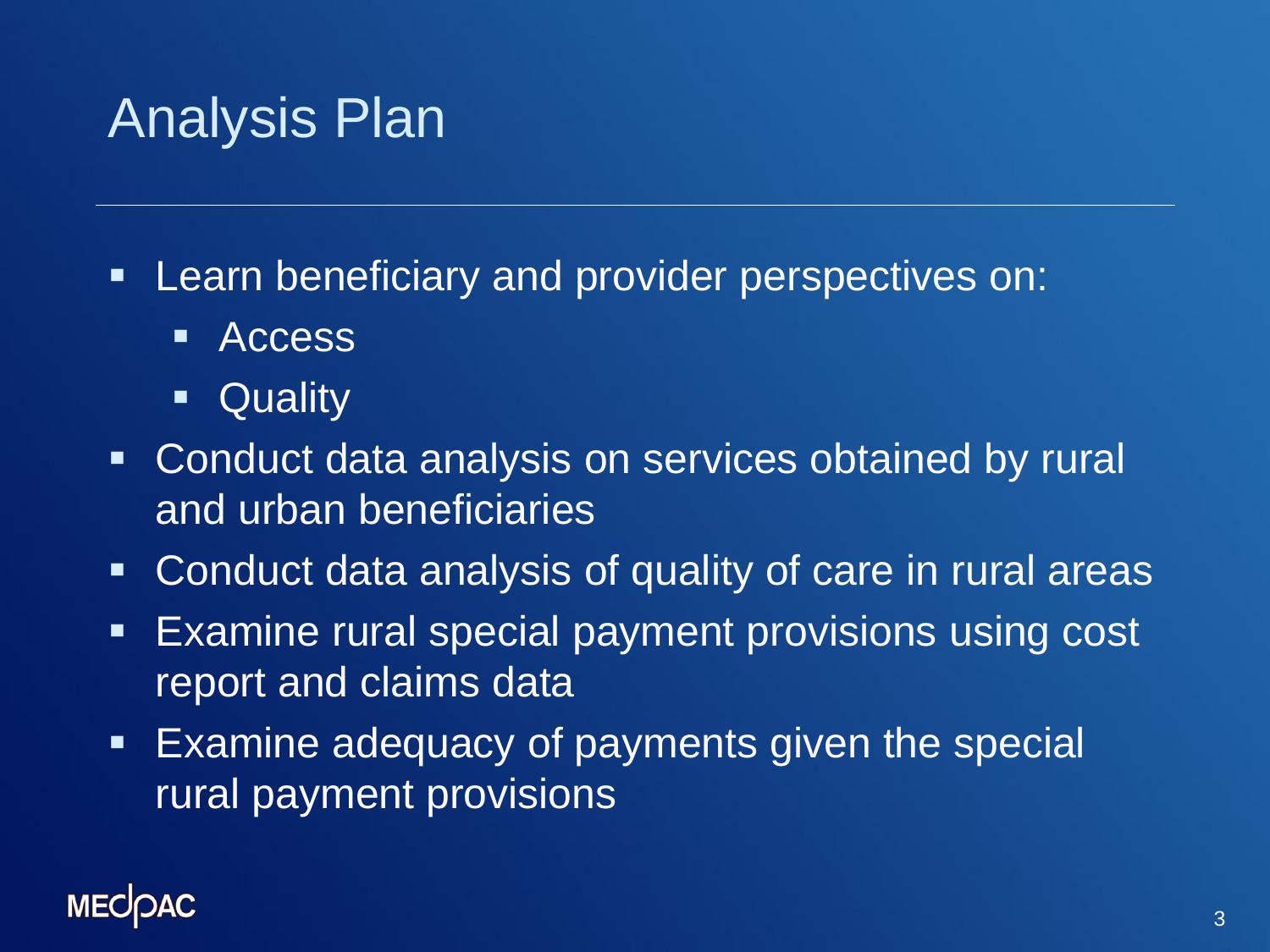Getting beneficiary and provider perspectives on rural health care

- **We conducted beneficiary focus groups** and rural site visits this summer
- **Focus groups and interviews were** conducted in Montana, Kansas, and Alabama
- Sites included CAHs, FQHCs, rural health clinics, rural referral centers, and individual physician offices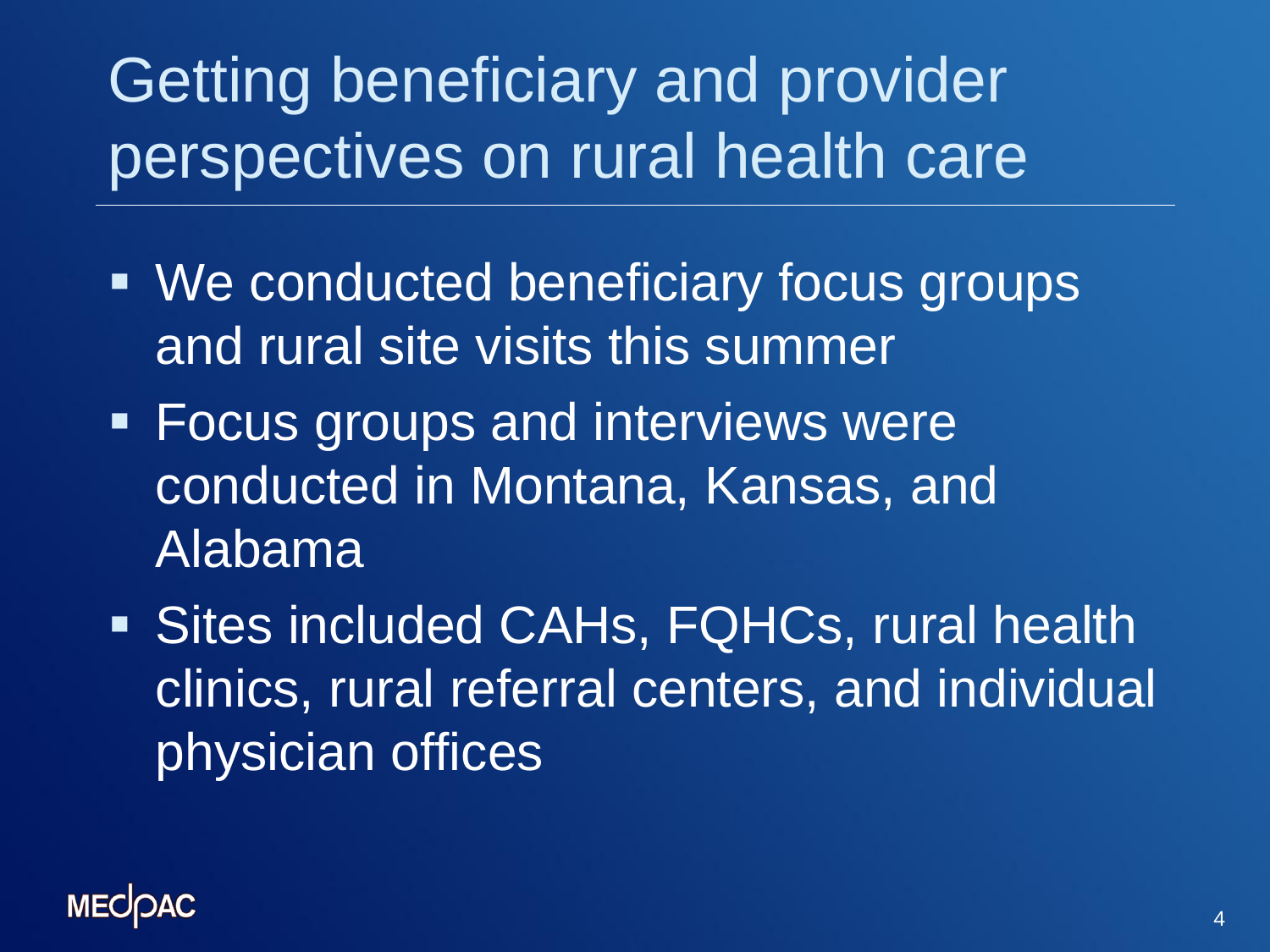What did beneficiaries and interviewees tell us about rural health care?

- **Beneficiaries did not report problems** accessing primary care services
- **We heard transportation can be a problem for** those needing specialized care
- **Physician recruitment was the most** significant challenge discussed
- Rural hospitals vary in size and service mix
- Use of telemedicine is limited

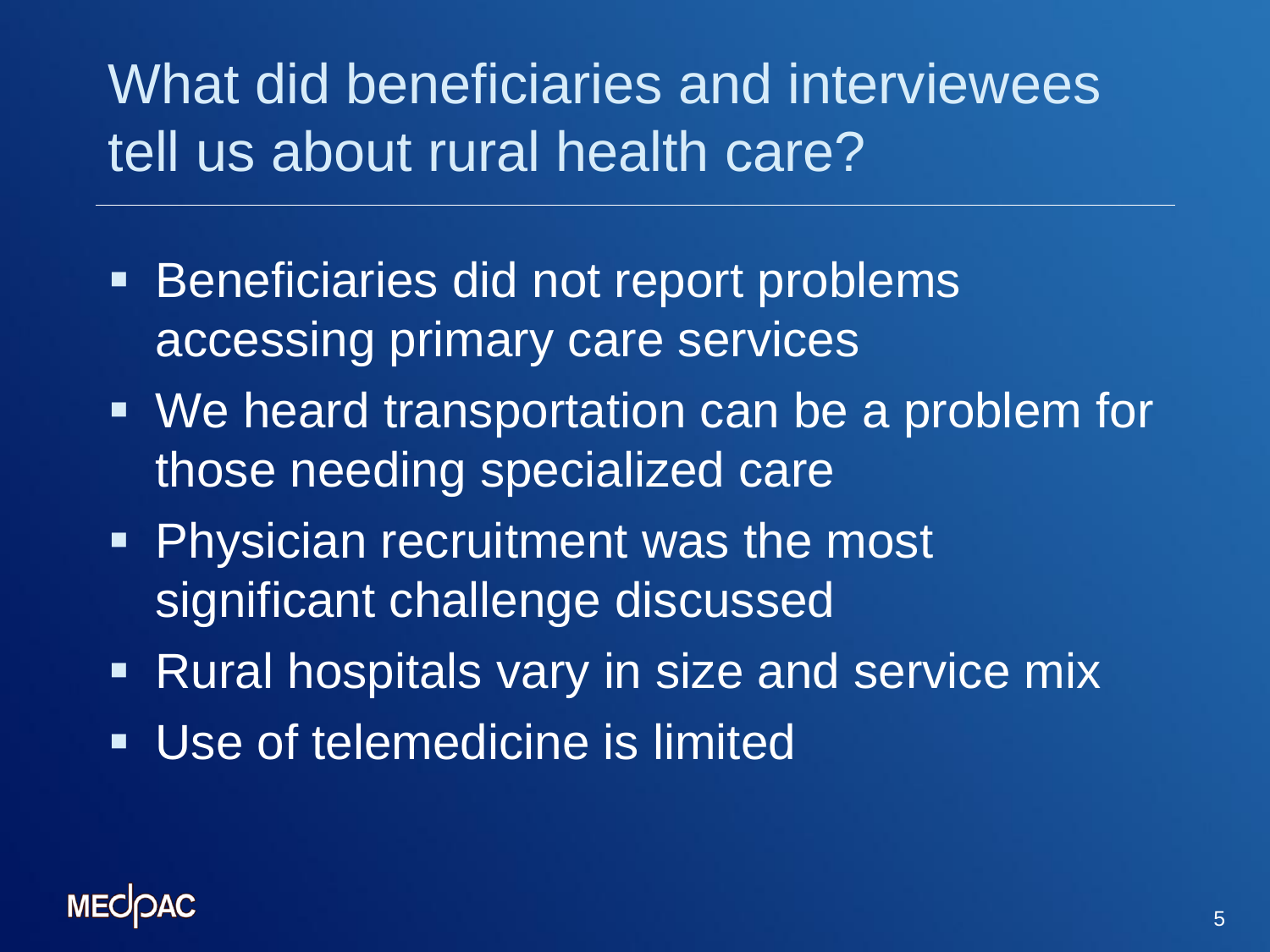Focus group participants reported access to primary care services

- **Nearly all focus group participants said** they had a usual source of primary care
- **The provider could be a physician, a nurse** practitioner, or a physician assistant
- **Many beneficiaries said they appreciated** the personalized care they got locally
- **Some beneficiaries said they drive to the** nearest metropolitan area to get all of their medical care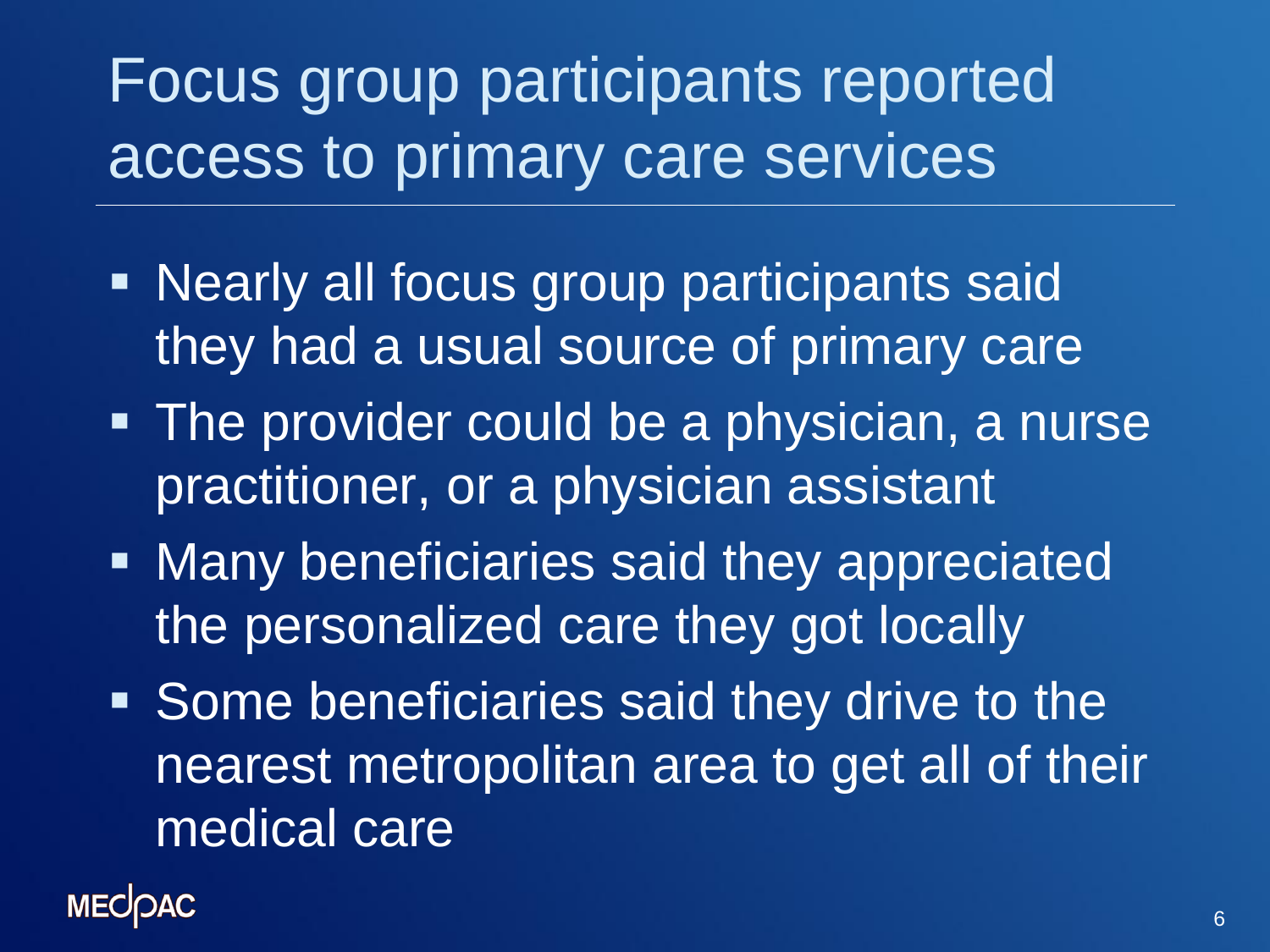We heard of different ways that beneficiaries get specialty care

- Some beneficiaries get access to specialists who provide periodic clinics at their local hospital
- **Others said they travel to a city or rural** referral center to see specialists
- **Interviewees said transportation can be a** problem for those needing specialized services like dialysis or chemotherapy

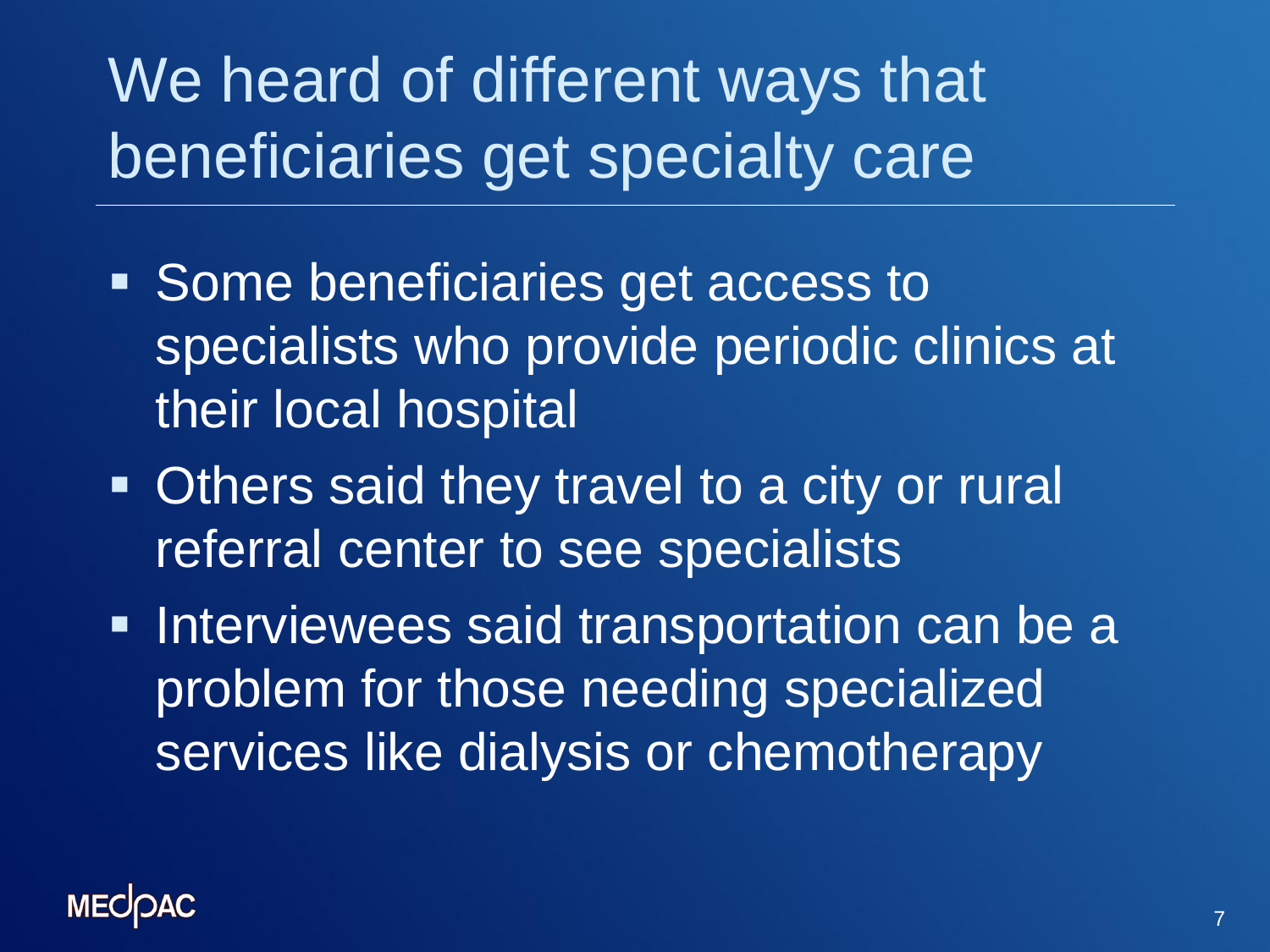Interviewees identified physician recruitment as a challenge

- Some challenges identified include taking call, rural lifestyle, smaller national pool of primary care physicians, and the different nature of primary care in rural areas
- **Options identified include contracting with** temporary physicians and recruiting foreign physicians
- **Facilities generally could recruit nurses locally**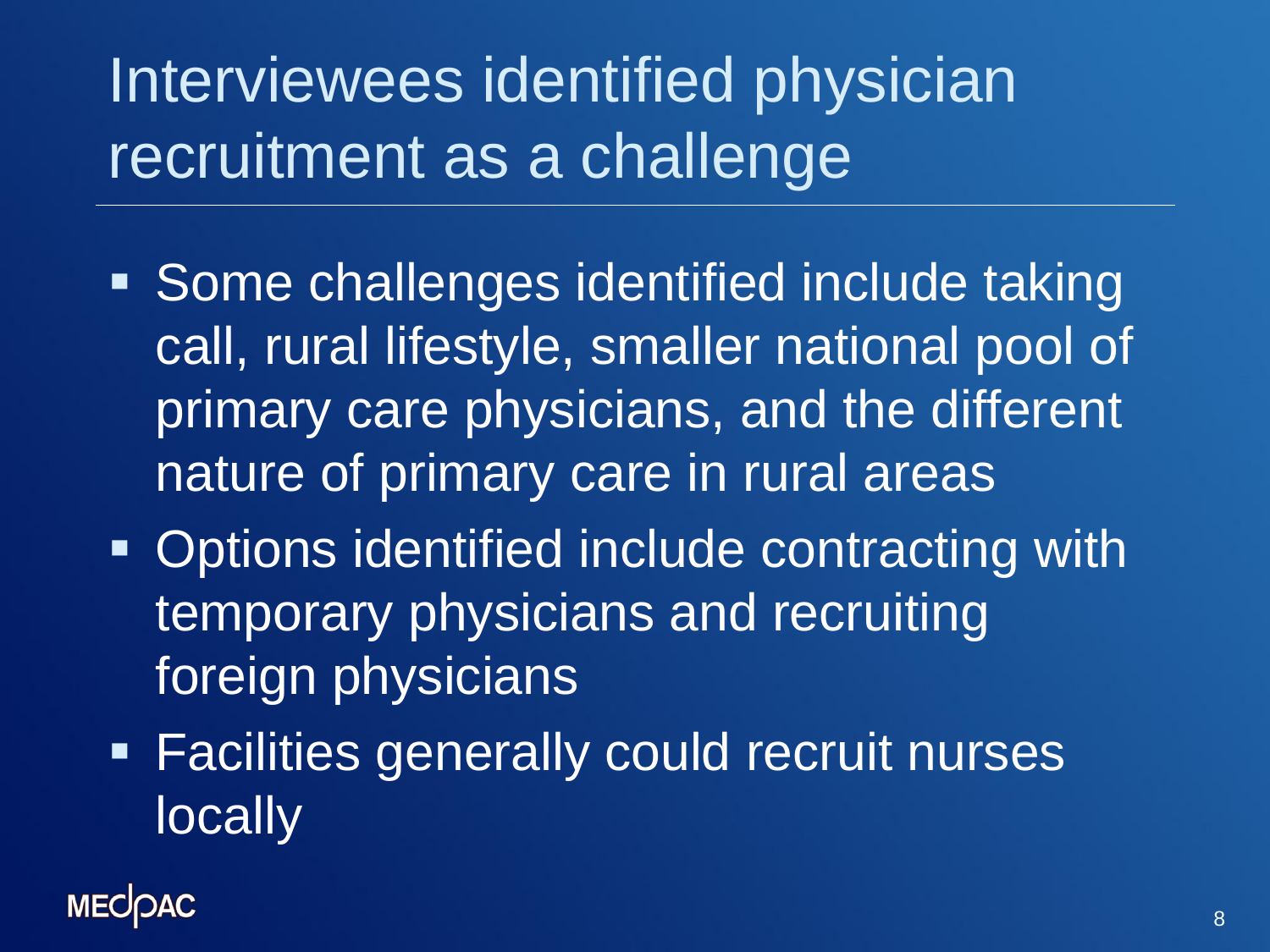Interviewees spoke of the need to "Grow our own" rural physicians

- **If Identify students in high school and** college
- **Program to shadow local physicians**
- **Help with preparatory course work**
- Rural residency programs
- Fully funds cost of medical school after 4 years practicing in a rural area

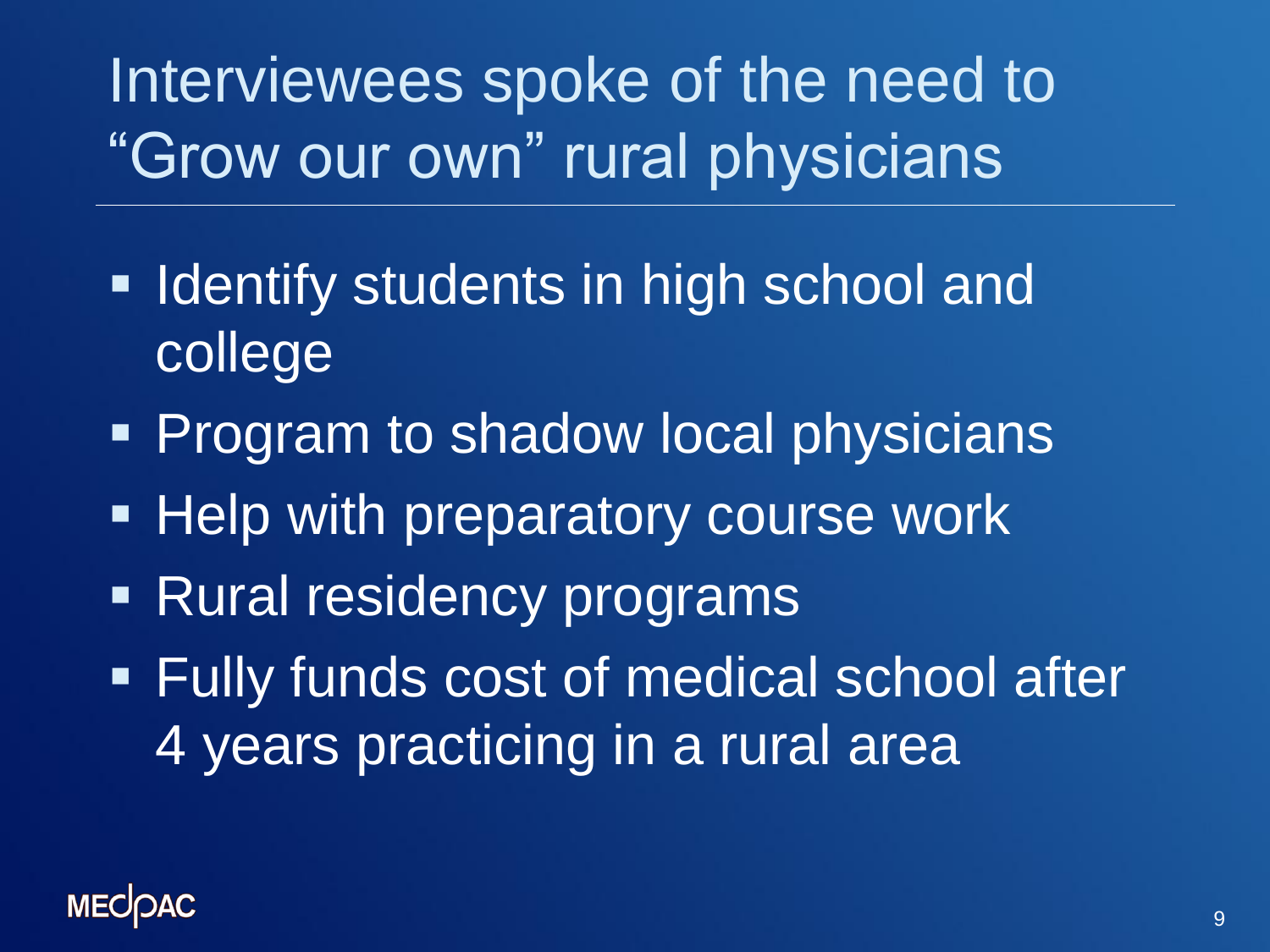# Rural hospitals vary in their size and service mix

- In two states, small hospitals were likely to be CAHs; in one, they were not
- **Nany small hospitals we visited only provided** emergency care and swing beds; others provided more services
- **Beneficiaries said having a local hospital was** important in emergencies but some did not use it for other services
- **Physicians differed about the importance of having a** hospital in their community

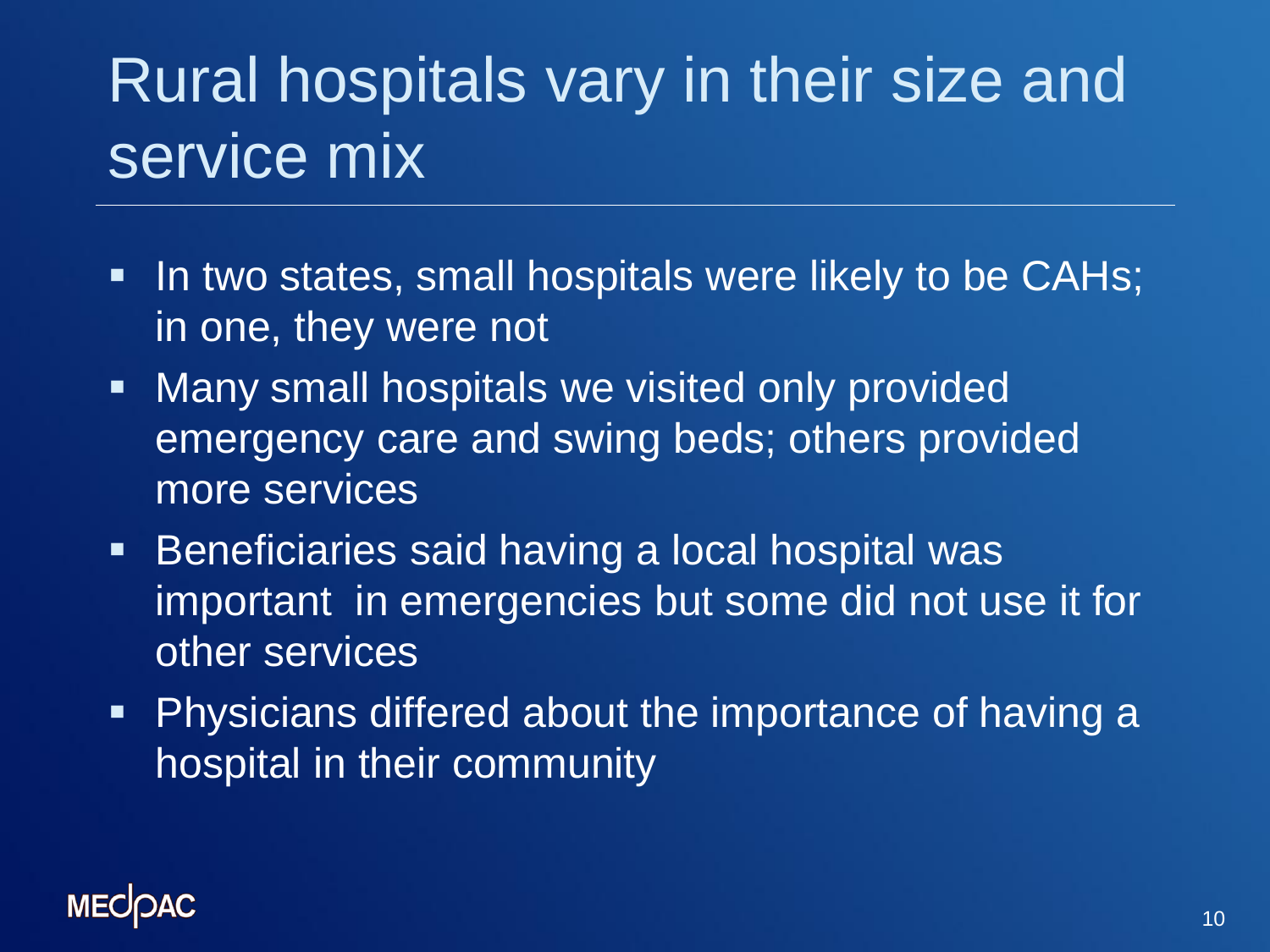# We heard mixed reports about quality of care

- **Beneficiaries generally defined quality care** in terms of communication and they expressed satisfaction with the care they receive
- **Providers believe that they are providing** good quality care but some raised issues about quality concerns in their communities

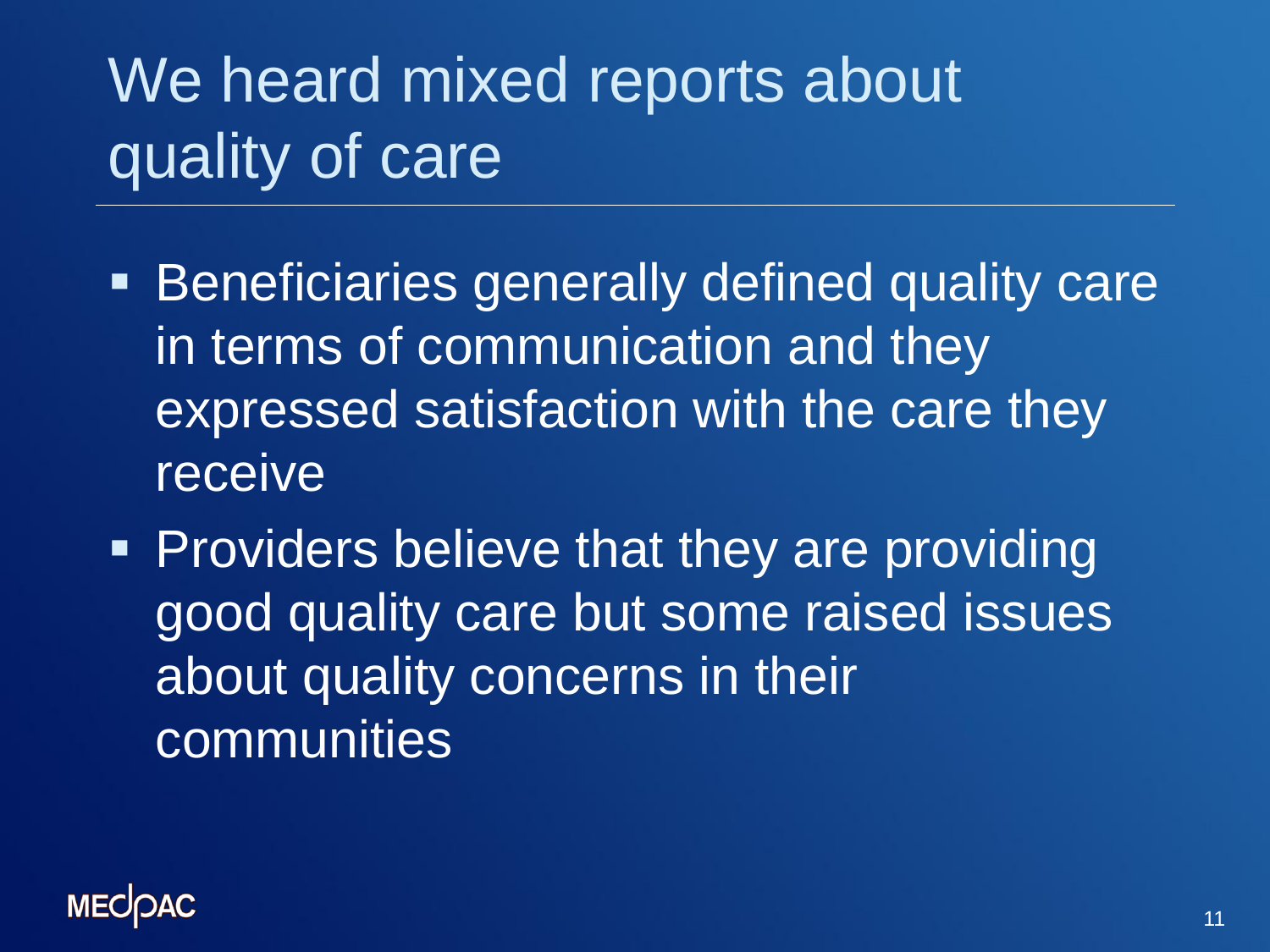# Use of telemedicine in sites we visited was limited

- **Most hospitals and some clinics had** telemedicine equipment but did not use it on a regular basis
- **Interviewees cited technical difficulties and** lack of consultants in urban area
- We heard some examples of use for psychiatric visits, eICU, and oncology
- **Providers use teleconferencing to keep in** touch with others outside their community